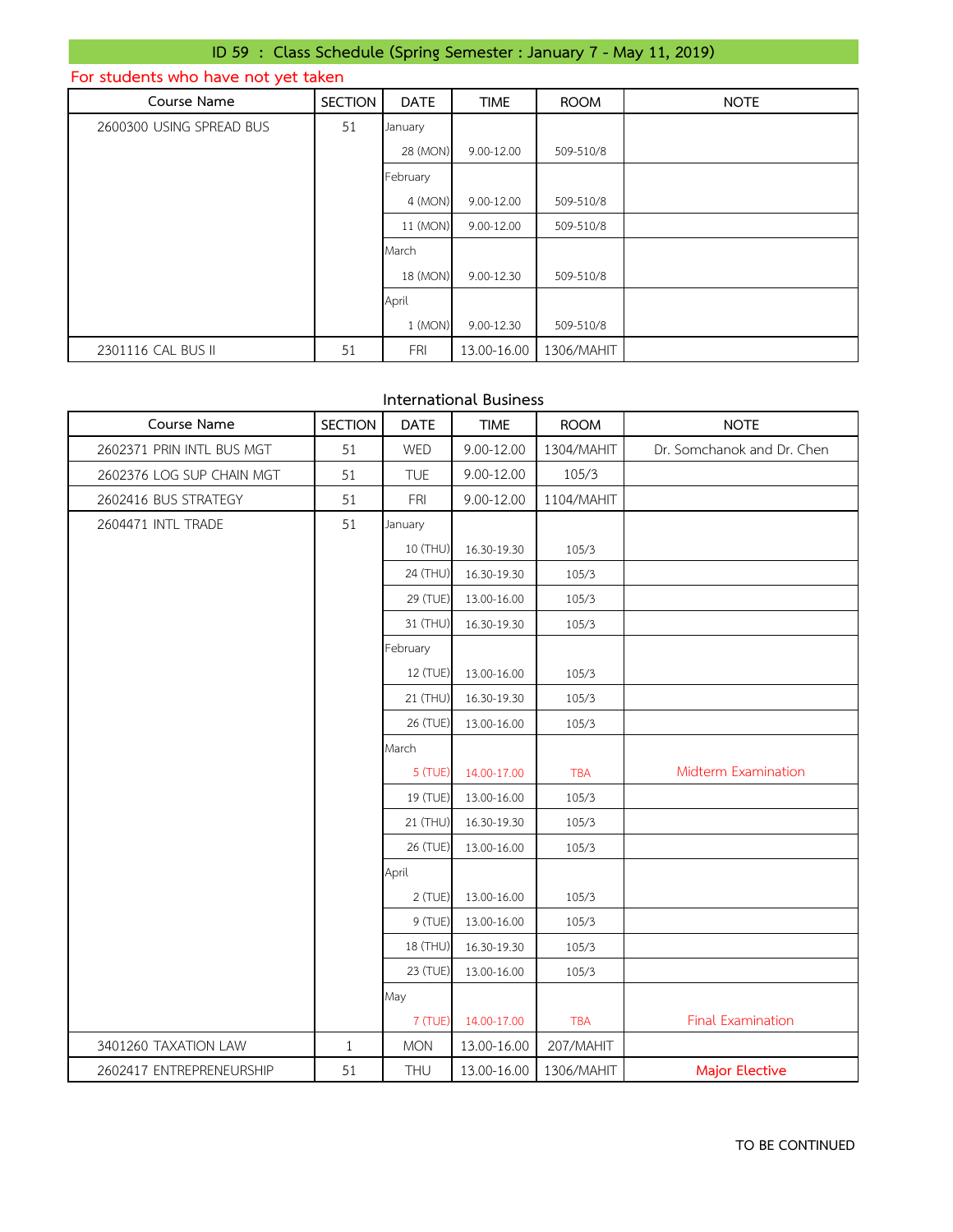## **ID 59 : Class Schedule (Spring Semester : January 7 - May 11, 2019)**

| <b>FINANCE</b>                                                                                                 |                |             |                      |             |                          |  |  |
|----------------------------------------------------------------------------------------------------------------|----------------|-------------|----------------------|-------------|--------------------------|--|--|
| Course Name                                                                                                    | <b>SECTION</b> | <b>DATE</b> | <b>TIME</b>          | <b>ROOM</b> | <b>NOTE</b>              |  |  |
| 2602344 PROD OPER MGT                                                                                          | 51             | <b>TUE</b>  | 13.00-16.00          | 1307/MAHIT  |                          |  |  |
| 2604477 INTL FIN MGT                                                                                           | 52             | <b>FRI</b>  | 9.00-12.00           | 105/3       |                          |  |  |
| 2604467 ADV BUS FIN                                                                                            | 51             | THU         | 13.00-16.00          | 1104/MAHIT  |                          |  |  |
| 3405251 INTER BUS LAW                                                                                          | $\mathbf{1}$   | <b>THU</b>  | 9.00-12.00           | 412/MAHIT   |                          |  |  |
| Major Elective (For students who are back from the Exchange Program)                                           |                |             |                      |             |                          |  |  |
| 2604468 FEAS STUD/PROJ EVA                                                                                     | 51             | WED         | 9.00-12.00           | 1307/MAHIT  |                          |  |  |
| Elective and Free elective course: select one elective and one free elective course from the following courses |                |             |                      |             |                          |  |  |
| 2602336 QUAL/PROD MGT                                                                                          | 51             | <b>FRI</b>  | 13.00-16.00          | 105/3       |                          |  |  |
| 2602376 LOG SUP CHAIN MGT                                                                                      | 51             | TUE         | 9.00-12.00           | 105/3       |                          |  |  |
| 2602399 MNG INNO CHG                                                                                           | 51             | WED         | 13.00-16.00          | 1306/MAHIT  |                          |  |  |
| 2604362 PERSONAL FINANCE                                                                                       | 51             | WED         | 13.00-16.00          | 105/3       |                          |  |  |
| 2605410 INT MKT COMM                                                                                           | 51             | January     |                      |             |                          |  |  |
|                                                                                                                |                |             | 7 (MON) 13.00-16.00  | 1305/MAHIT  |                          |  |  |
|                                                                                                                |                |             | 21 (MON) 13.00-16.00 | 1305/MAHIT  |                          |  |  |
|                                                                                                                |                | 28 (MON)    | 13.00-16.00          | 1305/MAHIT  |                          |  |  |
|                                                                                                                |                | February    |                      |             |                          |  |  |
|                                                                                                                |                |             | 4 (MON) 13.00-16.00  | 1305/MAHIT  |                          |  |  |
|                                                                                                                |                |             | 11 (MON) 13.00-16.00 | 1305/MAHIT  |                          |  |  |
|                                                                                                                |                |             | 18 (MON) 13.00-16.00 | 1305/MAHIT  |                          |  |  |
|                                                                                                                |                | 25 (MON)    | 13.00-16.00          | 1305/MAHIT  |                          |  |  |
|                                                                                                                |                | March       |                      |             |                          |  |  |
|                                                                                                                |                |             | 4 (MON) 14.00-17.00  | <b>TBA</b>  | Midterm Examination      |  |  |
|                                                                                                                |                |             | 18 (MON) 13.00-16.00 | 1305/MAHIT  |                          |  |  |
|                                                                                                                |                | 20 (WED)    | 16.30-19.30          | 1305/MAHIT  |                          |  |  |
|                                                                                                                |                |             | 25 (MON) 13.00-16.00 | 1305/MAHIT  |                          |  |  |
|                                                                                                                |                | 27 (WED)    | 16.30-19.30          | 1305/MAHIT  |                          |  |  |
|                                                                                                                |                | April       |                      |             |                          |  |  |
|                                                                                                                |                | 1 (MON)     | 13.00-16.00          | 1305/MAHIT  |                          |  |  |
|                                                                                                                |                | 3 (WED)     | 16.30-19.30          | 1305/MAHIT  |                          |  |  |
|                                                                                                                |                | 22 (MON)    | 13.00-16.00          | 1305/MAHIT  |                          |  |  |
|                                                                                                                |                | 29 (MON)    | 14.00-17.00          | <b>TBA</b>  | <b>Final Examination</b> |  |  |